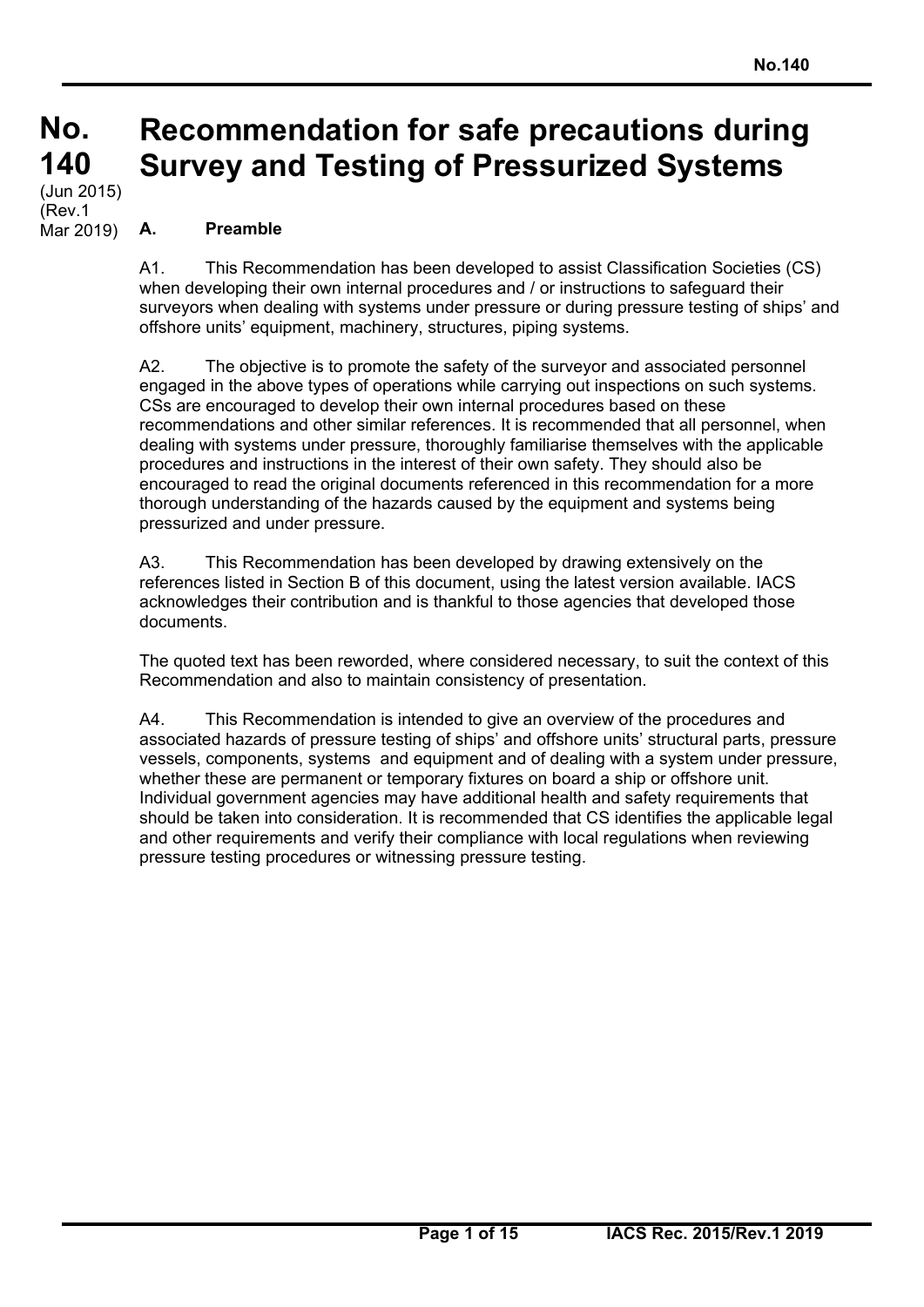## **B. References**

**No.** 

**140**  (cont)

Below referenced documents were used in the development of this IACS recommendation. IACS reserves the right to make or not future updates, upon revisions made to the referenced documents.

- B1. UK HSE Safety of Pressure Systems (Pressure System Safety Regulation 2000).
- B2. UK HSE Pressure Systems A brief Guide to Safety.
- B3. UK HSE Written Schemes of Examination (Pressure System Safety Regulation 2000).
- B4. ABSA (The Pressure Equipment Safety Authority) User Guide on Pressure Equipment Safety Regulation – AB- 516, Rev. 6. 09-01-2014.
- B5. Pressure System Safety Guidance Notes GN SC 38 Dec 2012 by Safe contractor.
- B6. Health & Safety Authority Guide to the Safety Health and Welfare at work (Regulation 2012) on Pressure System.

#### **C. Scope**

This Recommendation applies only to personnel of IACS Classification Societies when dealing with pressurized systems and/or during witnessing a pressure test. Non-IACS Classification Societies may also choose to apply this Recommendation in their work procedures.

This recommendation may not cover all health and safety aspects of cryogenic systems and ships using gas or other low flash point fuels.

Classification Societies should document procedures and / or instructions, addressing the recommendations contained in this document, as necessary for their personnel when engaged in the above activities and as applicable to the nature and extent of the services provided.

### **D. Definition**

**Pressure** means pressure relative to atmospheric pressure, i.e. gauge pressure and, as a consequence, a vacuum is designated by a negative value. The pressure units system (bar) has been used in this document, except in paragraph F5.9, referring to offshore industry data, where both, bar and psi, are used.

Uncontrolled or potential release of pressure may cause hazardous conditions.

**Pressure Equipment** means vessels, piping, protective devices and pressure accessories used with a relevant fluid or gas and, where applicable, pressure equipment includes attachments relevant to the integrity of the equipment.

### **Pressure System**

 $\overline{a}$ 

A pressure system is defined as:

• any system comprising of one or more pressure vessels of rigid construction, their associated pipework and protective devices.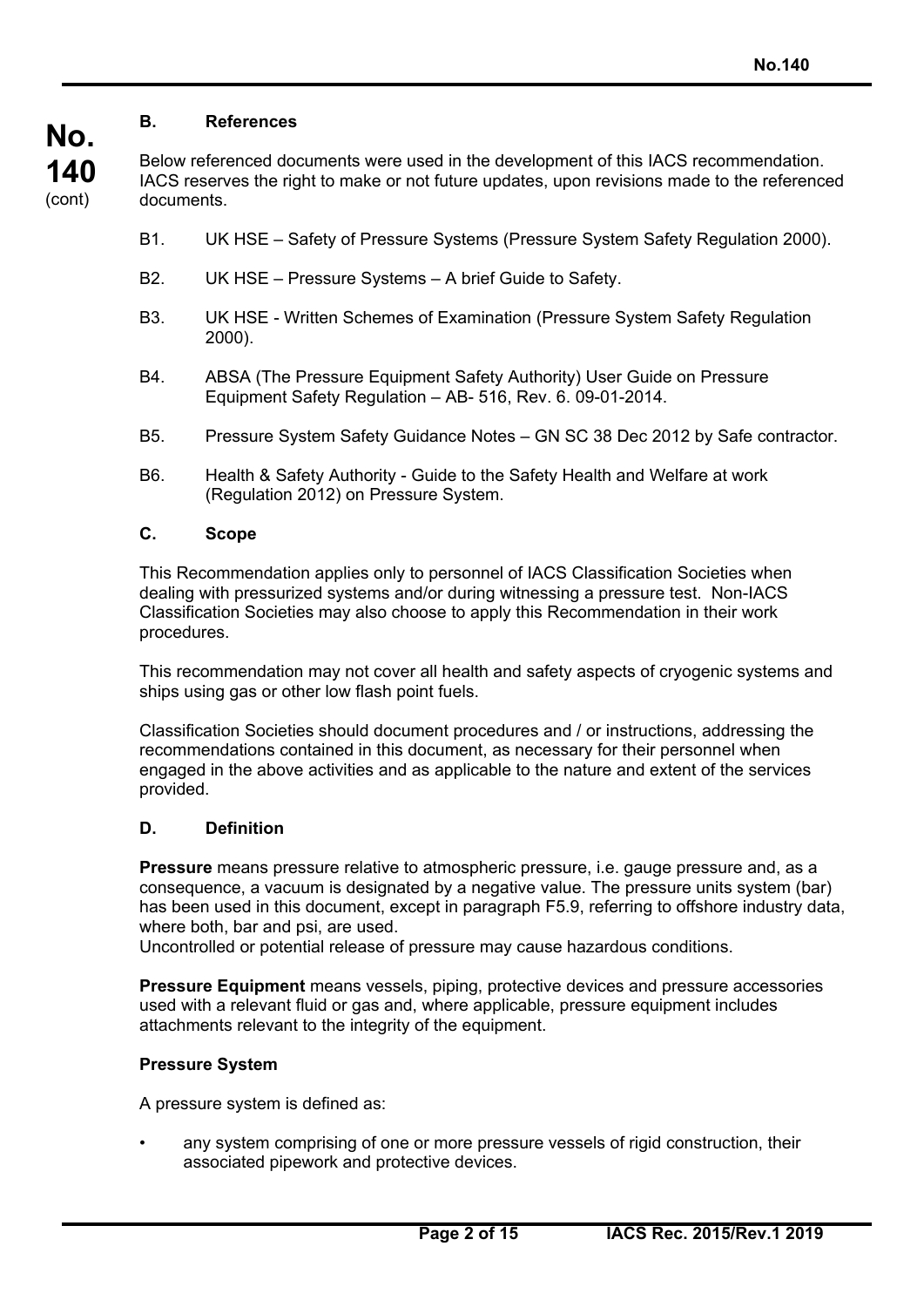- **No. 140**  • the pipework with its protective devices to which a transportable pressure receptacle is, or is intended to be, connected.
	- a pipeline and its protective devices which contain or are liable to contain a relevant fluid or gas, but does not cover transportable pressure receptacles.

**Pressurized Tanks and Systems** mean tanks and systems that are subjected to an applied pressure.

**Medium** means any fluid (liquid or gas).

(cont)

**Owner/User** in relation to a pressurized system, means the "company" responsible for the technical operation of the ship / offshore unit.

**Facility** means units and locations where the tasks covered within this recommendation are carried out. Examples of facility are ships, offshore units, shipyards (new building and repair), machinery and equipment manufacturer plants.

**Competent Person** is a qualified person, having the appropriate knowledge, experience and independence, to identify the hazards and their control while work on a pressurized system is carried out and to undertake other functions required of them, including approval of 'Written Scheme of Examination' for the Pressure Systems. He/she may be a self-employed individual or a member of an in-house inspection department or from an organisation providing an independent inspection service.

**Protective devices** mean devices designed to protect pressurized equipment whenever the safe operating limits may be exceeded.

**Remote location** means a safe location, away from the applicable hazards and comprising of all necessary equipment to witness the pressure test and / or to observe the pressurized items in compliance with the applicable rules and regulations.

**Safe Operating Limits** mean the operating limits (incorporating a suitable margin of safety) beyond which system failure is liable to occur.

**Surveyor** for the purpose of this Recommendation is any person employed or contracted by a Classification Society, performing services in the field on behalf of the Classification Society.

**Tests - Pressure Testing** involves the application of a stored energy to a part or an assembly of parts in order to verify their strength / integrity (e.g. tightness) / functionality.

### **Common Types of Pressure Tests are described below:**

 $\overline{a}$ 

a. **Burst Pressure Test** is a process to determine a pressure point at which a component such as a valve, hose or other pressure equipment will fail as a result of excess pressure. It may also determine the pressure immediately before which failure will occur, targeting for a pre-established pressure/or load named **burst pressure/ or breaking load**.

Thus Burst Pressure can be considered as the maximum pressure which a component can endure before a catastrophic failure occurs. It gives an indication of the "factor of safety" employed in the design, particularly when this cannot be easily determined by calculation.

b. **Proof Pressure Test** is similar to a burst pressure test. It is used to prove that a component or pressure equipment is capable of withstanding a pressure greater than the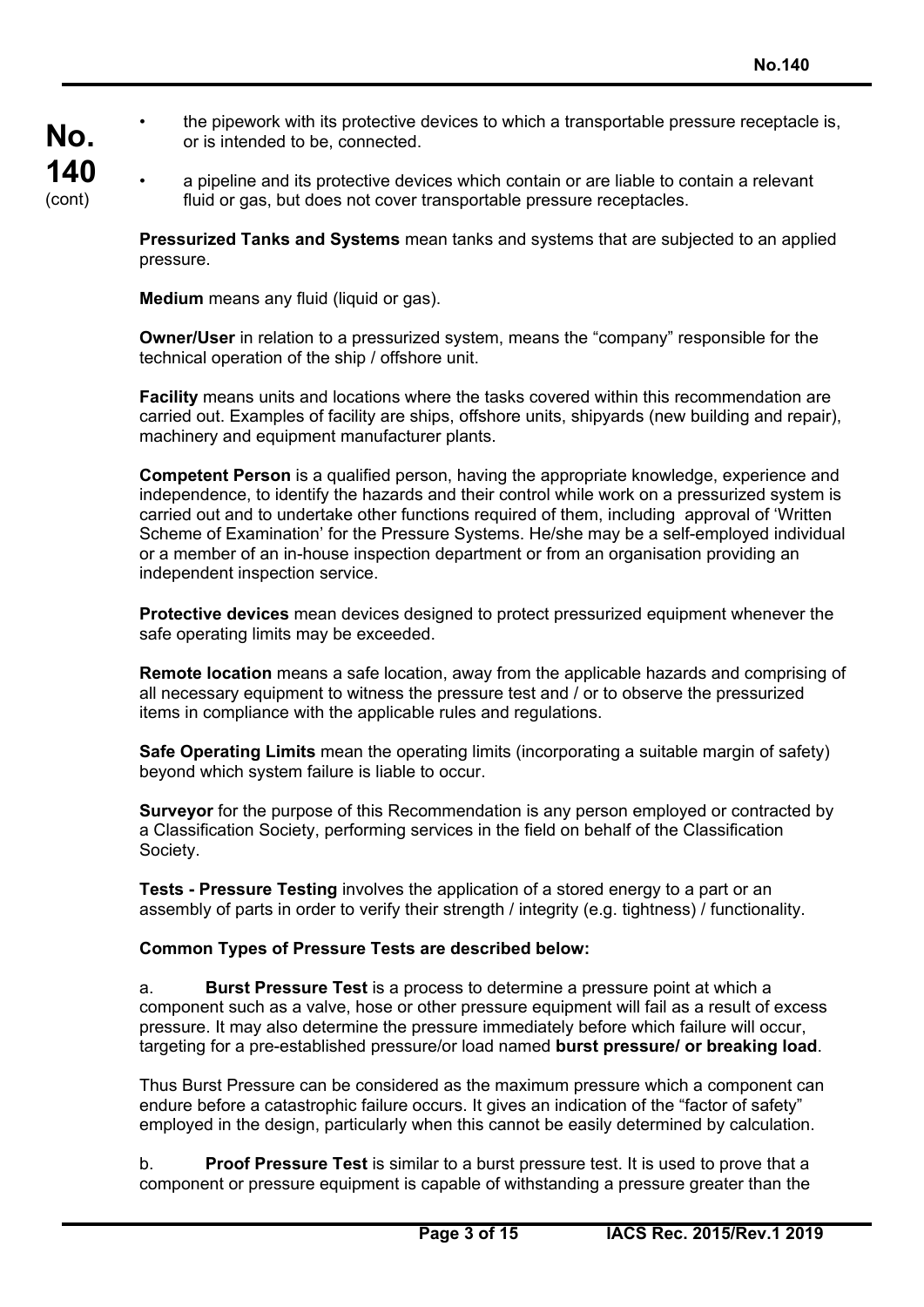standard Pressure Test without distortion or failure, based on an agreed (design) or defined (statutory) 'Factor of Safety'.

c. **Standard Pressure Test** is carried out initially after manufacture, subsequently after modification/repairs and also as a periodic test. The test medium may be hydraulic or pneumatic and test pressure is normally between 1.25 and 1.5 times the design pressure, depending upon the design code used and the age of the equipment or item being pressurized.

Standard Pressure test is also normally used to verify pressure relief systems.

d. **Leak (or Leak-proof-ness/Tightness) Test** as the name implies, is designed to check for leaks in systems, components or pressure retaining parts.

e. **Functional Test** is used to check operation of a system including tightness of isolating valves, mechanical joints and functioning of moving parts, if any.

f. **Safety Valve Testing:** Safety valves (pressure releasing devices) are tested at the shop floor, following their manufacture, after reassembly following routine maintenance and during surveys of ships in service. The safety valve is required to be checked for lift (popping up) pressure as well as reseat pressure.

g. **Flexible Hose Test** is used for prototype burst test to an international standard.

h. **Pressure Pulsation Test** is used as necessary for mechanical joints and it is defined in UR P2.

## **E. Training**

 $\overline{a}$ 

E1. All surveyors who are expected to carry out inspections on Pressure Systems or participate in pressure testing should be trained in safety aspects and requirements for such activities, according to Class Society's internal procedures and applicable regulations.

E2. This training should include:

a. Recognising pressure systems, their hazards and associated level of risks.

b. Recognising, evaluating and managing the hazards and the risks associated in dealing with pressure systems and pressure testing.

c. Pressure measuring equipment, its selection (suitable for appropriate pressure rates) and calibration, including remotely located instruments.

d. Role of the Owner/User and Competent Person.

e. Use of hazard control means, such as personal protective equipment, barriers, protective guards, isolated / remote location for witnessing of tests.

E3. Competency in the areas covered by the training identified in item E2 should be periodically assessed, either as a part of activity monitoring or some other suitable means. The maximum period between these assessments of competency should be 3 years. Assessment records should be maintained.

E4. Classification Societies should document in accordance with their internal procedures, situations when these competency assessments are not held as addressed by this recommendation and when surveyors do not pass these competency assessments.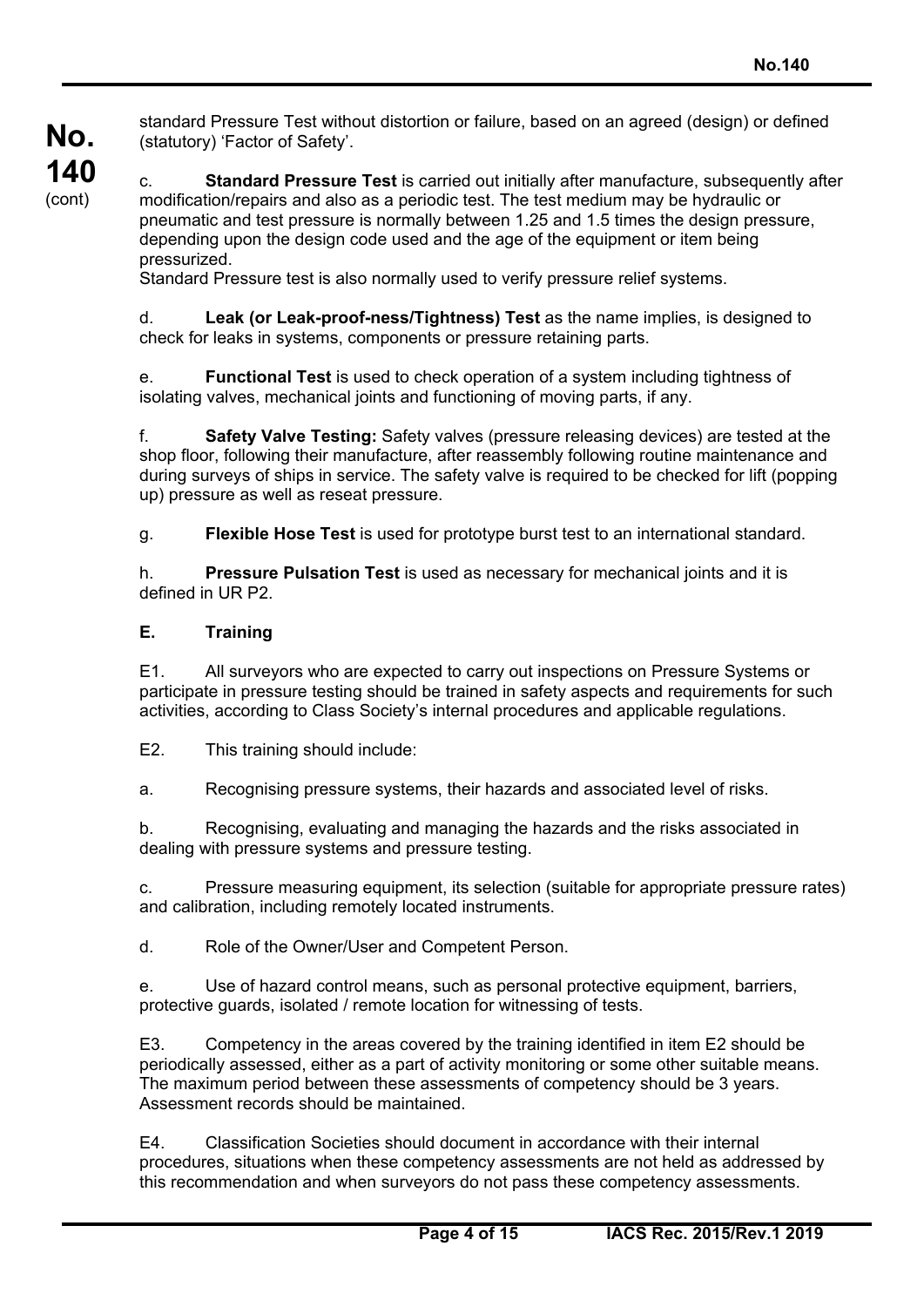# **F. Pressure Testing**

## **F1. Introduction**

During the course of surveys and inspections, both on board ships or offshore units and at manufacturers' premises, Surveyors may be called upon to witness different types of Pressure Tests, generally known as Hydraulic Testing, Pneumatic Testing, Hydro – Pneumatic Testing and Leak Testing.

Such types of tests are required, by the Rules, Regulations and applicable Standards, to be carried out on pressurized tanks, pressure equipment and pressure systems. Such types of testing are normally required after manufacture (initial testing), at the time of fabrication of components, during construction of ships and after repairs or modifications. These tests are also required as part of a periodical inspection regime for compliance with Class or Statutory requirements, including testing of safety valves or other pressure relieving devices (PRDs).

Pressures encountered during such testing can range from a vacuum (testing of P/V valves and other pressure receptacles) up to in excess of 1500 bar for deepwater drilling applications.

F1.1 There are a number of different types of test that a Surveyor may be called upon to witness, each having its own characteristics, pressure ranges and procedures, and appropriate safety precautions.

F1.2 Different types of compartments are tested at time of attendance for tightness and/or structural integrity verification on board ships, during new construction and at the time of surveys after construction. In general, these types of tests are carried out on board the ships and fall within one of the definitions (Section D, a through f.) "Common Types of Pressure Tests".

Surveyors should familiarize themselves with specific issues, by studying the referenced guideline and applicable Rules and Procedures. Subject Rules should include applicable terminology and required items for use during these types of tests (e.g. use of U-Tube).

F1.3 Surveyors should take special care in cases where the manufacturer, fabrication facility or building facility proposes to substitute a type of testing using parameters (i.e. pressure rates, test medium) from another accepted method of testing. It is important to note that additional or undetermined hazards may exist when mixing applicable parameters from different types of testing. If, for example, a pneumatic test is to be carried out at low temperature conditions in place of a hydraulic test, then test pressure hazards and increased risks could result requiring additional precautions.

To further promote safety in such cases, surveyors should confirm that the test procedures and conditions have been reviewed and approved (e.g. "Pneumatic tests in Lieu of Hydrostatic tests"), by a competent person within the class society.

## **F2. Pressure Testing Procedure**

 $\overline{a}$ 

Surveyors should not organize or conduct any form of pressure testing. The Surveyor should attend solely to witness the test and confirm that it meets regulatory and/or other requirements including any pre/post inspection pass/fail criteria. In this respect, the entity responsible for carrying out the pressure test should be in possession of and work in accordance with, suitable test procedures. These procedures should be developed by a competent person, based on a risk assessment of the intended operation, taking into account

**No. 140**  (cont)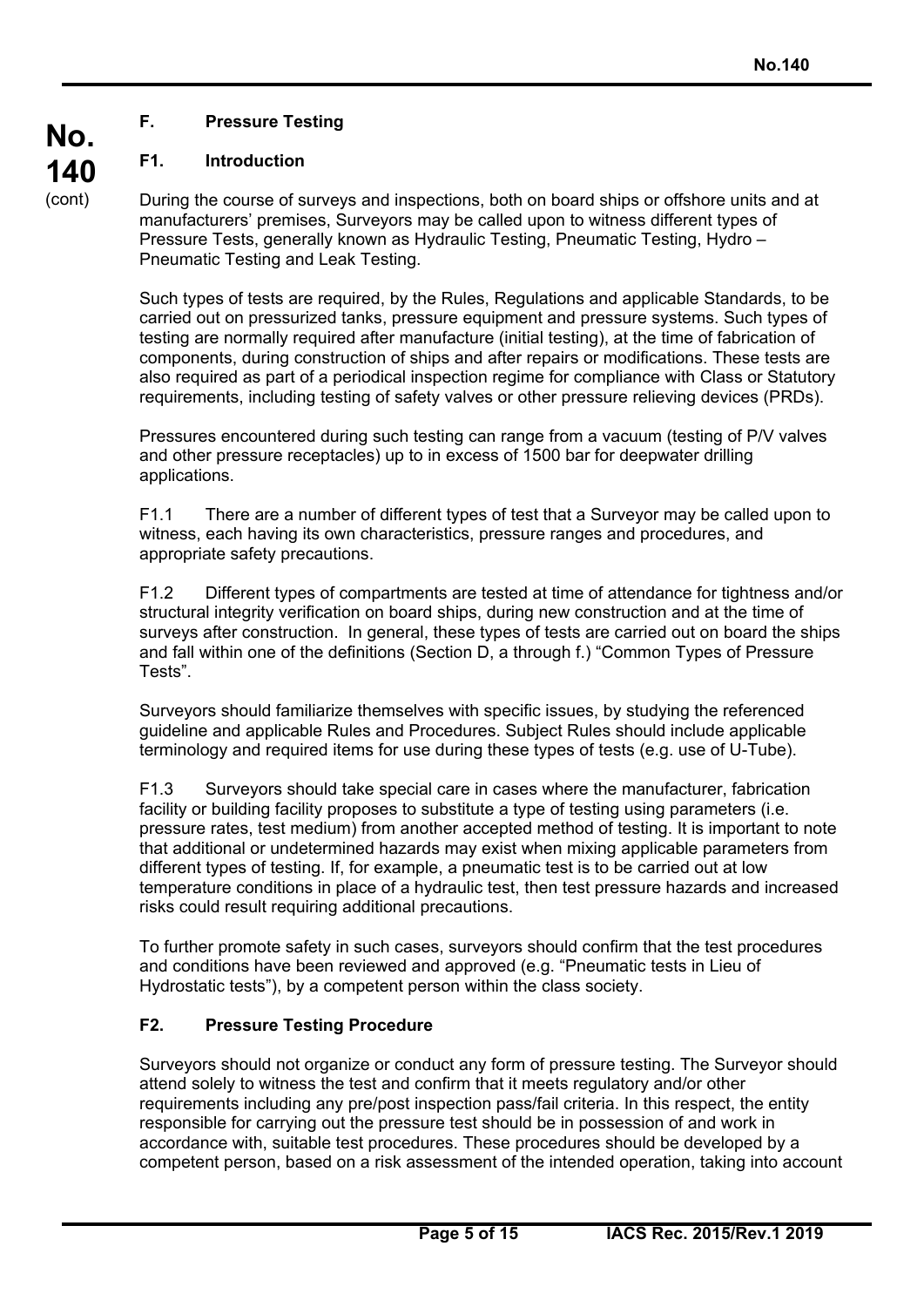relevant hazards, dangers and any local/national Health and Safety legislation pertaining to safety in the workplace.

Most manufacturers, shipyards, depots, test houses and specialist testing companies should be in possession of hydraulic or pneumatic test procedures as part of their established quality systems.

In these cases, it is responsibility of the attending Surveyor to confirm that the subject documented procedures comply with applicable Class, Statutory, and Legal and other requirements for the test. In the case of any perceived unsafe working conditions, noted by the surveyor, it should be resolved to the surveyor's satisfaction before the tests commence.

### **F3. Test Procedures**

Test procedures can vary significantly: from the very basic, covering just one test operation, to quite comprehensive documents which may detail many different types of test under one cover. Whilst it is not expected that a Surveyor officially approve the applicable pressure test procedures, those procedures should be reviewed by the Surveyor for anticipated hazards and their controls. If such procedures appear deficient (e.g., fail to identify any hazards) the Surveyor should document his findings, comments or identified unsafe conditions and should seek changes and corrections to rectify deficiencies prior to witnessing the conduct of the test.

A typical procedure should contain reference to the following subjects as applicable:

- 1. Purpose
- 2. Scope
- 3. Responsibilities and qualification of key Personnel
	- a. Test Supervisor
	- b. Test Operator
	- c. Class Surveyor
	- d. Safety Director
	- e. Others
- 4. Pressure Test Hazards and their controls
	- a. Checklists
	- b. Fittings
	- c. Pressure Sources
	- d. Test Area

 $\overline{a}$ 

 e. Barricades, cordoning and marking of test area and other appropriate means to restrict access at the time of pressurization, during the test process and depressurization.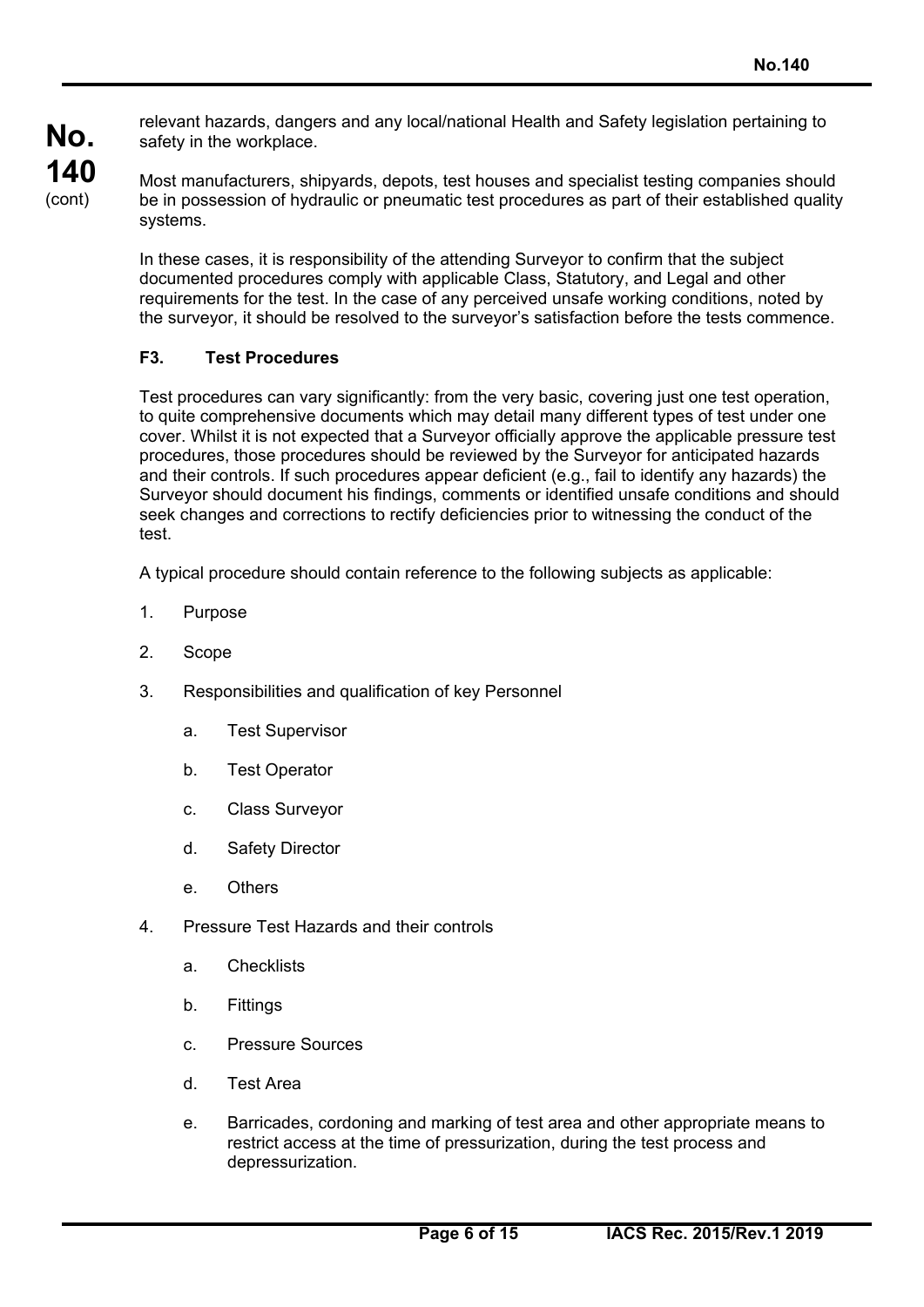- **No. 140**  (cont)
- 5. Test Procedures
	- a. Flow diagram and test equipment
	- b. Position, specification of test gauges, safety valves and other means of pressure relieving (e.g. U-tube for certain air leak tests).
	- c. Position of isolating valves and test medium supply line.
	- d. Sequence of opening and closing vent valves (where multiple valves fitted).
	- e. Test pressure, medium and time for the gradual pressurization / depressurization where applicable.
	- f. Instrumentation to record timing, pressurization and depressurization when deemed necessary to carry out the test under remote presence of the Surveyor.
- 6. Pass/Fail Criteria
- 7. Reporting
- 8. Reference (other documents or information sources pertinent to the test, including temporary arrangements).

### **F4. Hydraulic versus Pneumatic Testing**

In most cases pressure testing is carried out using water as the test medium, but there may be occasions where a liquid other than water (e.g. hydraulic oil, or kerosene) is used. All such testing is collectively known as hydraulic testing and although not without risk, depending on the pressure, it is safer than using a gas which, being compressible, has the ability to store more energy for any given test pressure compared to an equivalent volume of liquid.

However, there are cases of high pressure hydraulic test being applied mainly to Offshore Industry components and Gas Carrier Industry components and for those cases, careful consideration should be given to review, consider, apply and follow all relevant safety precautions.

There are occasions, on the other hand, where it may be necessary to resort to what is collectively termed pneumatic testing (e.g. using air, steam, nitrogen or other inert gas as the test medium), primarily where the interior of the pressure equipment may be contaminated by water or other liquid, or where the containment system or its supporting structure is not designed to withstand the weight of the volume of liquid required to carry out a hydraulic test. The Surveyor should therefore be aware of and understand the additional hazards involved in pneumatic testing and, in particular, the stored energy available in the event of a catastrophic failure of the pressurized item that could result in injury or death from blast waves, as well as pieces or portions of material that may become projectiles.

### **F5. Precautions related to Pressure Testing**

### **General Precautions**

 $\overline{a}$ 

Any pressurized equipment has the potential to cause serious injury or even death in the event of a catastrophic failure. In order to reduce the risk, appropriate risk assessment should be carried out considering the test items, equipment, medium, procedure and ambient conditions. Specifically, the following points should be taken into consideration.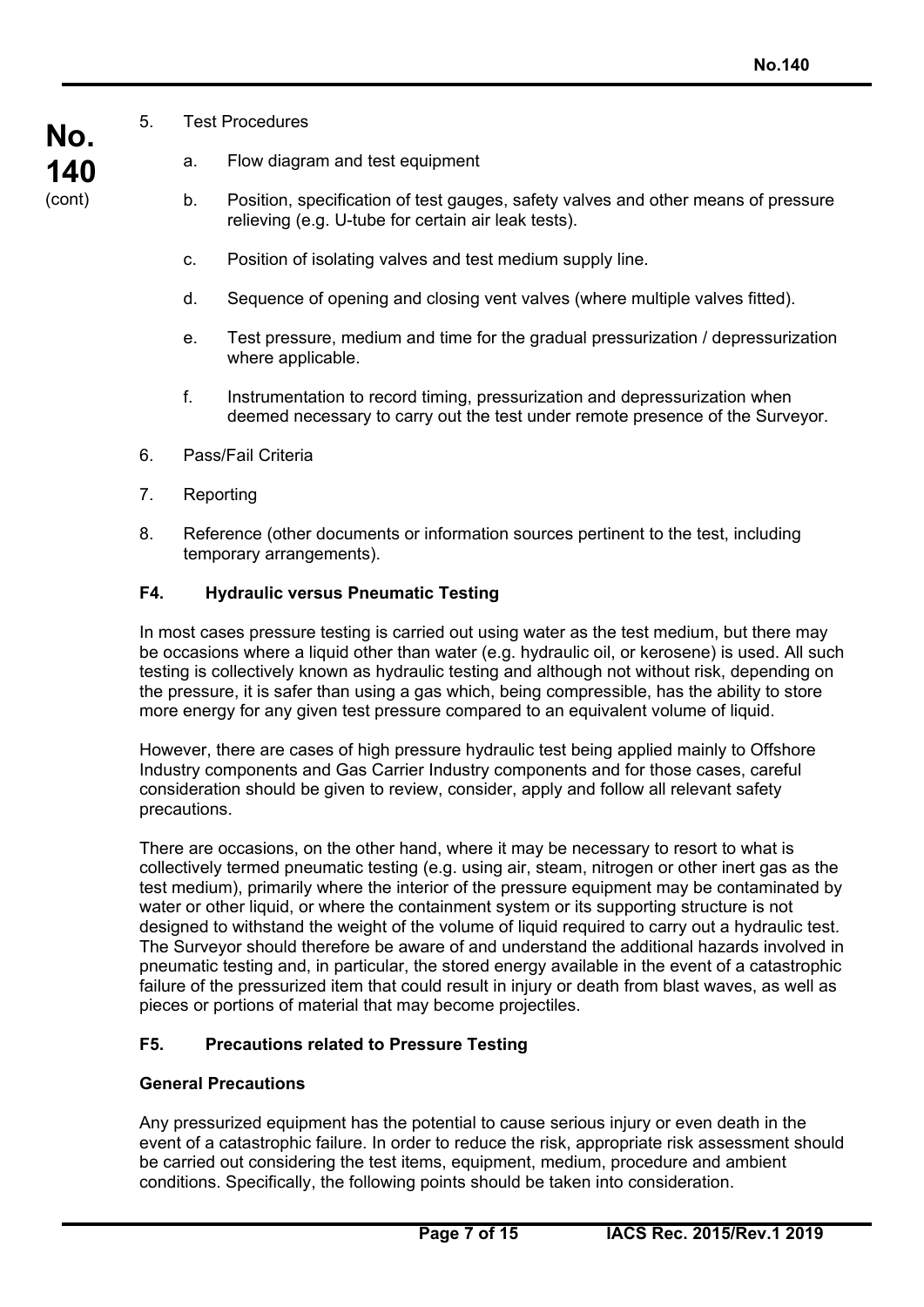$\overline{a}$ 

F5.1 Where the surveyor is not protected by suitable barriers / screens, verify and confirm that the test procedure is followed, test equipment is in good condition, isolating valves are tight, test pressure gauges (at least 2 pcs) are calibrated and are of suitable range as per test pressure, that they are not isolated or bypassed, and that releasing mechanisms or safety valves are of adequate size/rating and correctly set. Pipe work, especially flexible piping, should be free from damage or leaking joints. Inlet, outlet and release arrangement for the test medium to or from the item being tested are properly fabricated and supported, including their appropriate dimensions (e.g. Smaller diameter for inlets and bigger diameter for outlets, as well as releasing means).

F5.2 Test pressure should be applied gradually to avoid shock loading of the item under test. Where items are tested together this should only be accepted where their test pressures are identical. Where a number of items are tested together, the test pressure should not exceed what is necessary to prove the weakest part but this pressure must meet the test pressure of all parts being tested. The temperature of the test medium should not be lower than that specified in the procedure to avoid the possibility of brittle fracture.

F5.3 Close visual inspection of the equipment should be conducted only when the pressure does not exceed the design pressure level for hydraulic pressure tests or pneumatic pressure test, the pressure should be reduced to the leak test level.

F5.4 Couplings and connections of flexible hoses subjected to the pressure should be adequately secured to prevent injury due to "flailing" in the event of failure. Adequate precautions should be in place to protect test personnel and observers, either by using a purpose built test enclosure (barricades or strong baskets) or by putting in place a safety zone. The sizes of the enclosure or the safety zone will depend on the type of test and pressures involved.

F5.5 Where leakage is detected in joints or fittings, whether on the item under test or on the test equipment itself, pressure should be reduced to atmospheric pressure prior to rectifying the leak. On no account should the test piece be subjected to a "hammer test" while under pressure and this includes the "peening" of welds to prevent seepage. Other means to attempt correction of leaks under pressure, especially welding, should be avoided.

F5.6 Necessary personal protective equipment, as applicable, should be worn by the surveyor working within the test area.

F5.7 Where safety valves are being tested (floated), the venting arrangements should lead away from the work/test area. In case of setting a boiler safety valve, drainage arrangements and escape piping should be particularly examined for blockages, appropriate support and damage.

F5.8 For higher pressure tests surveyors should witness the tests from a remote location. For these cases, provision of pressurization, depressurization and suitable time recording instruments may be required by the attending surveyors.

F5.9 The test procedure should specify precautions to safeguard against hazards resulting from the possible expansion of the test medium, during the test. If a pressure test is to be maintained for a period of time, during which the test medium in the system is subject to thermal expansion, precautions should be taken to avoid excessive pressure. Additional pressure relief devices, set at an appropriate percentage of the test pressure, are recommended, during the pressure test of these types of items/systems (e.g. Mud Line in the Offshore industry is tested to 15,000 – 20,000 psi) (1034.21 – 1378.95 bar).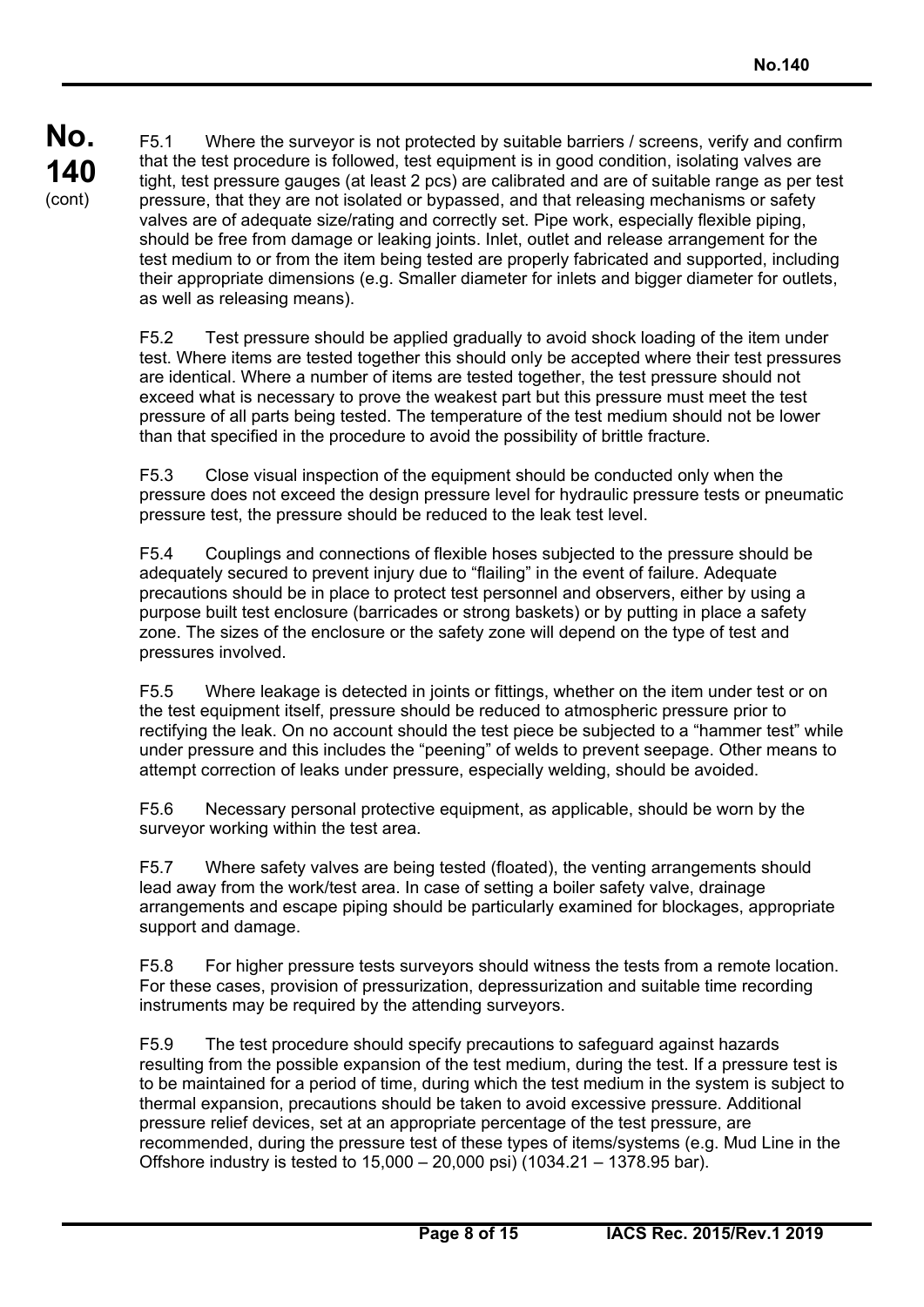## **F6. Precautions Specific to Hydraulic Testing**

In addition to the general precautions cited above, the following points should be taken into consideration:

F6.1 When water is used as the test medium the temperature during the test should not be less than 7°C in order to avoid the possibility of ice damage. When a pressure test is carried out with water at an ambient temperature below 0°C it has to be confirmed that the test medium, test gauges and connecting lines cannot freeze.

F6.2 The item under test should be totally filled with the fluid to be used as the test medium and closed systems should be properly vented. Where, due to the design of the item under test, it is not possible to eliminate all air/gas pockets then the additional precautions noted below for pneumatic testing should be considered.

F6.3 The effect of the weight of the test medium on the item under test, and any supporting structure or foundation needs to be especially considered.

F6.4 If liquid other than water is used as a test medium, e.g. kerosene, then hazards specific to that medium should also be considered.

### **F7. Precautions Specific to Pneumatic Testing**

In addition to the general precautions cited above the following points should be taken into consideration:

F7.1 Because of the potential for high levels of stored energy, the internal volume of any items to be pneumatically tested should be kept to a minimum by isolating certain sections or testing components individually. Alternatively, the use of non-compressible material should be considered.

F7.2 For large volumes under test, consideration needs to be given to the effects of blast waves and projectiles in the event of a catastrophic failure. The test procedure should specify a suitably sized restricted zone to protect human life and properties in such cases.

F7.3 Local chilling due to filling and emptying of the items under test needs to be controlled to avoid the possibility of local brittle fracture. This can be achieved by maintaining constant flow rates across inlets or exhaust nozzles. The internal pressure of the test medium should also be controlled to avoid any shock loading by using suitably sized reducing valves and flow control valves.

F7.4 Normally, class society Rules refers to the use of U-Tube for Air Leak test during testing of structural tanks and spaces for tightness. However rules may allow the use of a releasing mechanism, in place of a U-Tube. If a safety valve is selected, Surveyors should be aware that, in some cases, this approach has resulted in catastrophic failure of the space being tested. If a releasing mechanism is used in lieu of a U-tube the Surveyor should carefully review the safety precautions adopted for the test and evaluate the risks after taking into account necessary precautions and whether the design of the mechanism is similar to the U-tube principle (i.e. suitable to be lifted by the predetermined excessive pressure, and not subject to any kind of spring or restricting device) (See also G9.2).

 $\overline{a}$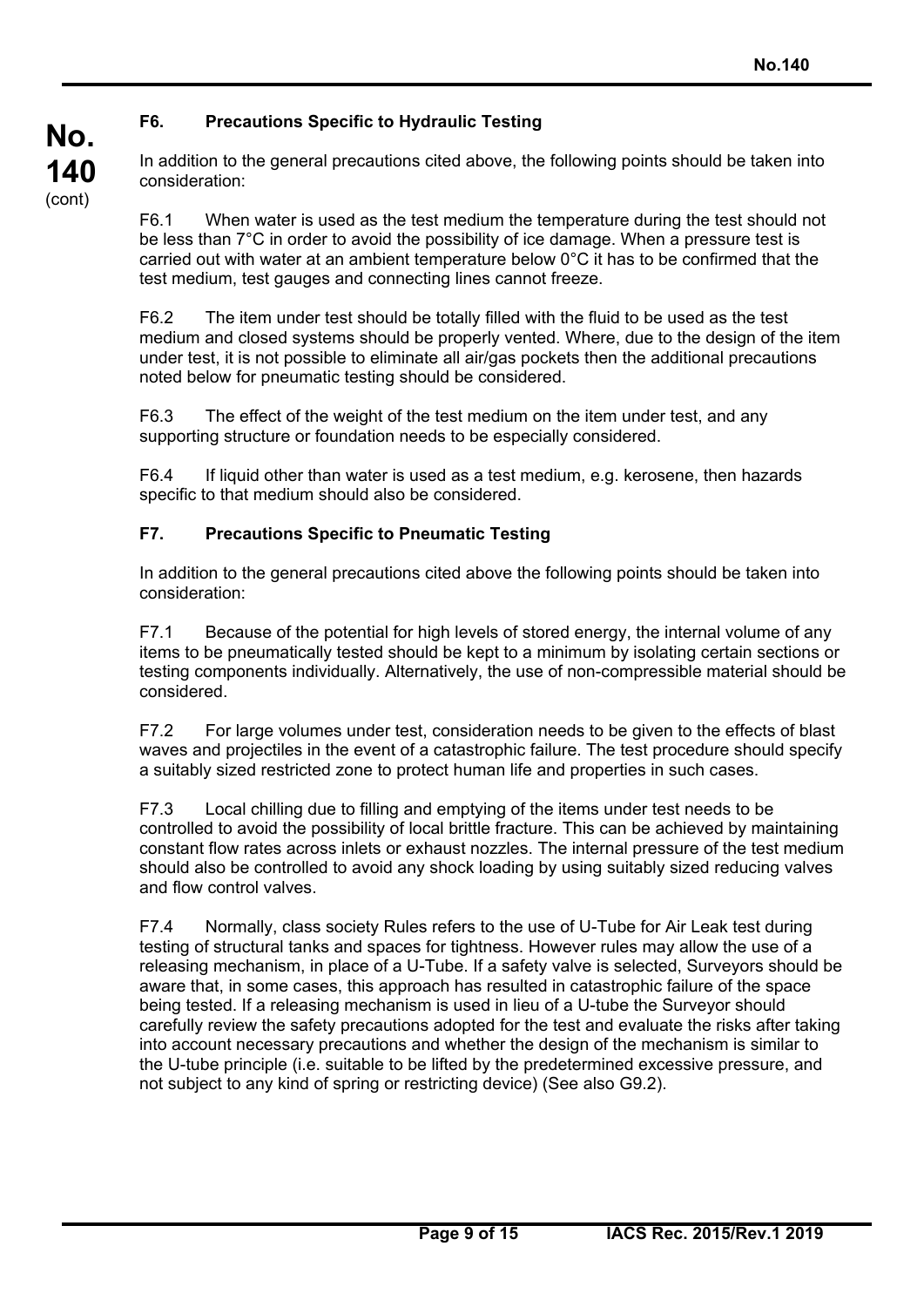## **F8. Precautions Specific to Hydro-Pneumatic Testing**

There are also standards that accept the method of test that combines liquid and gas (normally water and air) as the test mediums. Where the subject method is applied, then the additional precautions noted above should be considered, as applicable for each medium.

### **F9. Pressure Piping Tests**

F9.1 Pressure piping leak tests should be conducted using the hydrostatic method.

F9.2 A pressure piping system should not be tested at a temperature that is colder than its minimum design temperature.

F9.3 When conducting pressure tests, the ductile to brittle transition temperature and the possibility of brittle fracture should be considered by the competent person.

F9.4 Before testing any pressure piping system, the surveyor should obtain from the Owner/User or the facility management confirmation that the materials, construction and installation of the piping system is in accordance with applicable regulation and/or the approved design.

F9.5 When conducting tests or initial starts ups, applicable safety precautions should be observed and only essential personnel should be present during the test.

#### **G. Pressure Systems**

#### **G1. Introduction**

The failure of pressurized equipment or systems can result in fatalities and serious injuries and cause major damage to property.

G1.1 CS's surveyors are also called upon to examine or witness tests of systems which are under operating working pressure (e.g. during steering system trial, windlass trial, trial of thrusters, jacking systems, drilling system, mud circulating system, cargo system).

G1.2 Examples of pressure systems and equipment include but are not limited to:

- boilers and steam heating systems
- pressurized process plant and piping
- compressed air systems (fixed and portable)
- hydraulic systems such as steering gear, Windlass, V/V actuating system
- fuel Oil circulating system
- liquid cargo loading/unloading system
- heat exchangers and refrigeration plant
- valves, steam traps and filters
- pipe work and hoses

 $\overline{a}$ 

• pressure gauges and level indicators

### **G2. Hazards of Pressure System**

Pressure systems present particular hazards because pressure vessels can release large amounts of stored thermal and kinetic energy, following leaks or explosion of gases, liquids, vapours or steam.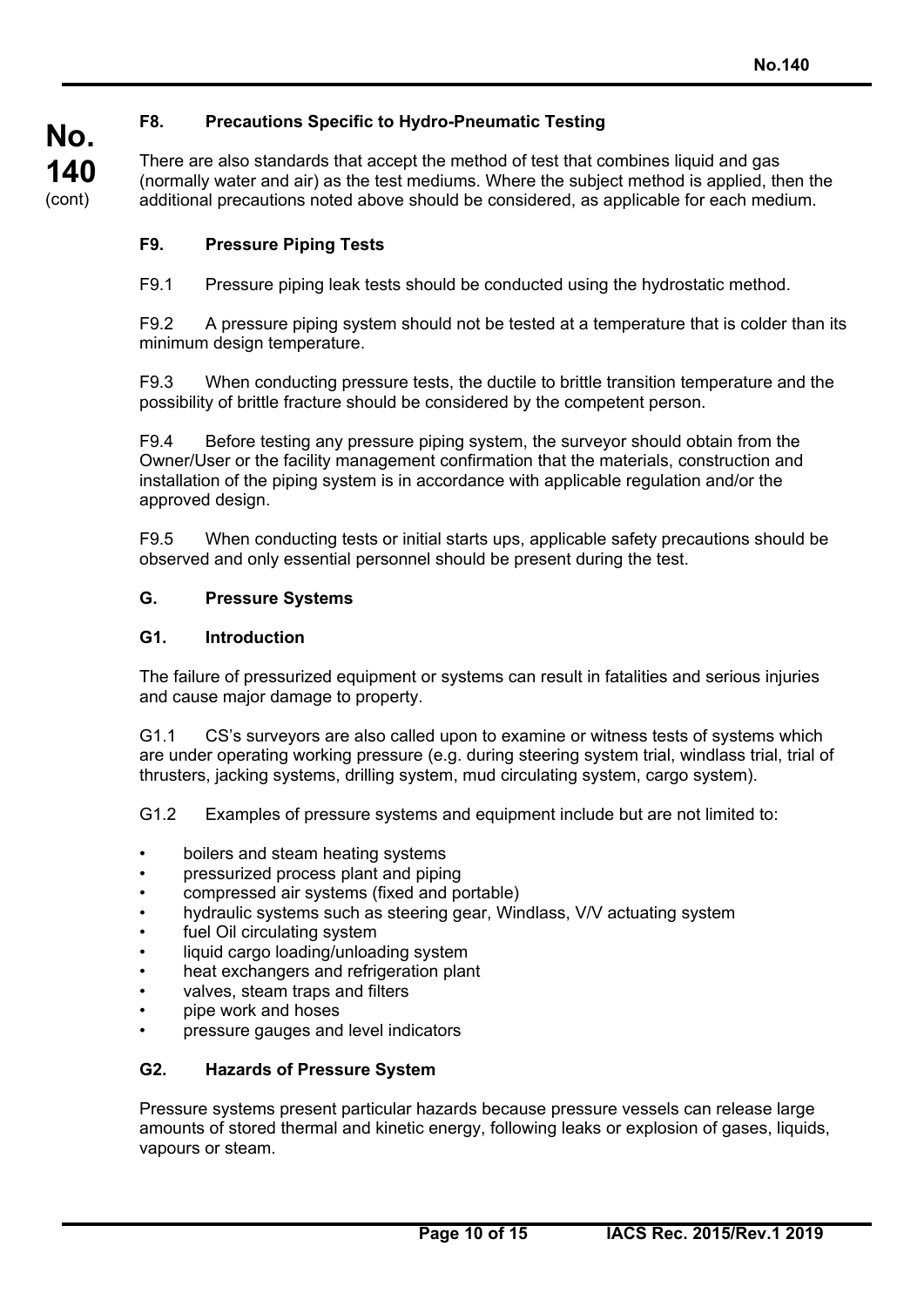- G2.1 The main hazards while dealing with such systems are:
- impact from the blast of an explosion or release of compressed gas or liquid
- impact from parts of equipment that fail or any flying debris
- contact with the released liquid, gas or steam, including compressed air
- fire resulting from the escape of flammable liquids or gases

G2.2 Pressurized systems may fail at the point of connection of flexible hoses (e.g. Portable tools, causing the unsupported length of hose to whip or snake violently).

### **G3. Principal Causes of Incidents**

Principal causes of incidents are:

- defective equipment and / or system design
- lack of maintenance of pressure equipment
- unsafe installed systems of work leading to release of pressure
- operator error, insufficient training / supervision
- unsafe / worn out installation
- inadequate repairs or modifications

### **G4. Level of Risk**

The level of risk from the failure of pressure systems and equipment depend on a number of factors including but not limited to:

- the pressure in the system
- the type of media, liquid or gas, and its properties
- the suitability of the equipment and pipe work that contains it
- the age and condition of the equipment
- the complexity and control of its operation
- the prevailing conditions (e.g. a process carried out at high temperature)
- the skills and knowledge of the people who design, manufacture, install, maintain the system, carry out the test, and operate the pressure equipment and systems

### **G5. General Safety Requirements for Pressure Systems**

- G5.1 The objective is to control the hazards presented by a pressure system under test:
- by way of design, installation, maintenance and periodic examination
- by providing a robust regime for the management of pressure systems, including requirements for preliminary and periodic examinations of pressure systems

G5.2 The pressure system should be manufactured from material suitable for the substances it will contain.

G5.3 Owners/Users should know, by checking with designers, manufacturers or installers, the safe operating limits of the involved fluid of the system and of any equipment directly linked to it or affected by it.

G5.4 The Owner/User of the pressure system should:

- maintain an accurate inventory of its pressure equipment
- control and verify that its pressure equipment is inspected at the prescribed intervals
- maintain appropriate records of inspections

 $\overline{a}$ 

The above may be in the form of a written scheme of examination.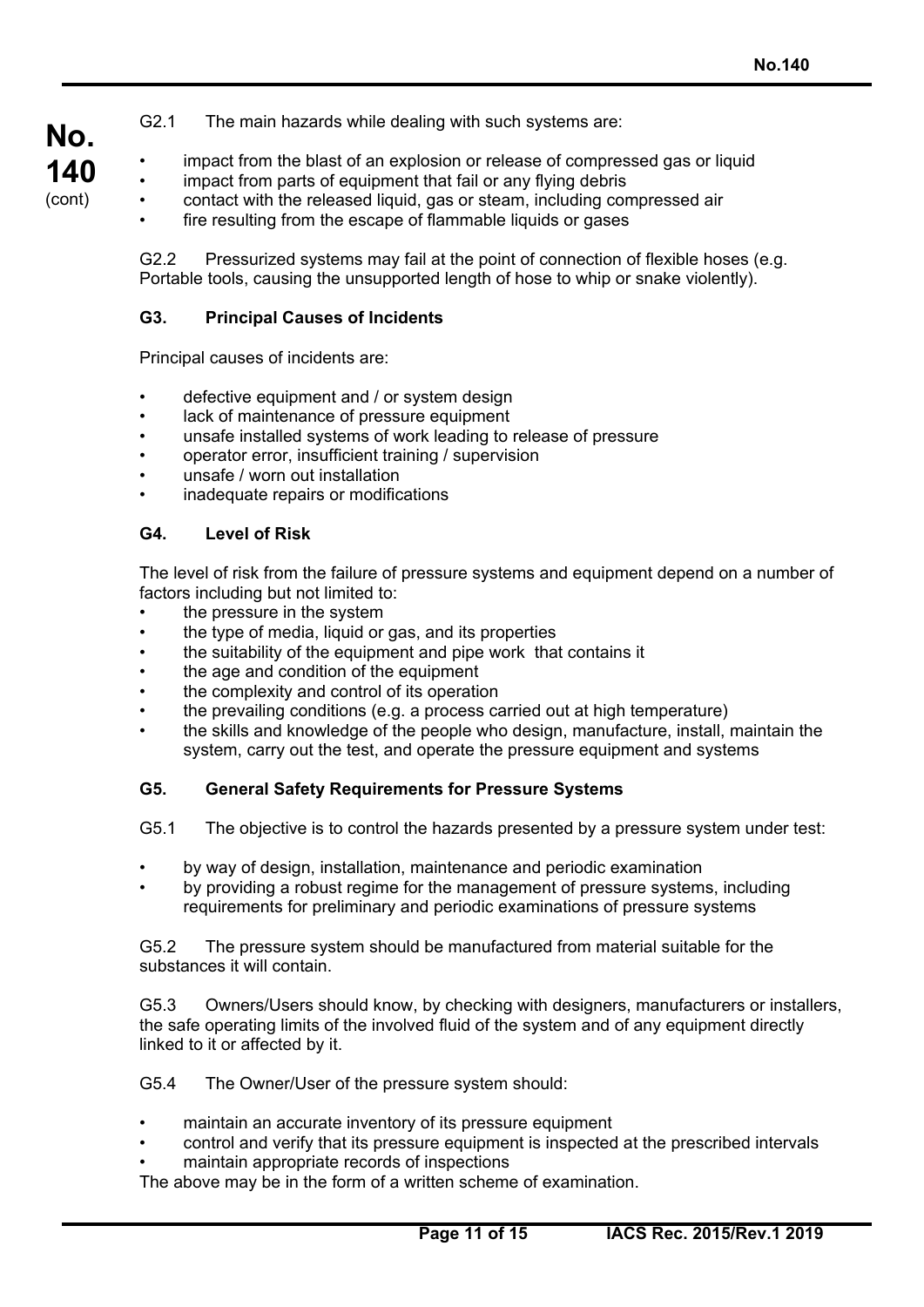G5.5 Safety Legislation of certain countries may require Written Scheme of Examination as applicable to industrial facilities where surveyors may attend to witness pressure tests.

## **G6. Written Schemes of Examination:**

A written scheme of examination is a document containing information about selected items of the plant or equipment which form a pressure system, operate under pressure and contain a 'relevant fluid'.

G6.1 A written Scheme of Examination is required to obtain the Statutory approval of the Pressure System in the case of an industrial application. A written Scheme of Examination normally covers all protective devices and should include every pressure vessel and those parts of pipelines and pipework which, if they fail, may give rise to danger. The written scheme should specify the nature and frequency of examinations and include any special measures that may be needed to prepare a system for a safe examination.

G6.2 The Owner/User is responsible for ensuring the suitability of the scope of the written scheme and that it covers all the pressure vessels, protective devices and pipework.

G6.3 Records are required to be maintained for inspections, repairs and testing as evidence of following the written scheme.

G6.4 The pressure system, together with records of examination by the Owner/User, should be examined in accordance with the written scheme by a Competent Person.

G6.5 For fired (heated) pressure systems, such as steam boilers, the written scheme should include an examination of the system when it is cold and stripped down and when it is running under normal conditions.

### **G7. What types of typical pressurised systems might require a written scheme of examination?**

G7.1 The following pressurised systems are likely to require a written scheme of examination:

- a compressed air receiver and the associated pipework, where the product of the pressure in bars multiplied by the internal capacity in litres of the receiver is equal to or greater than 250 bar litres.
- a fixed high pressure fire-fighting system, using gas smothering media and associated pipework and protective devices.
- a steam boiler and associated pipework and protective devices.
- a gas loaded hydraulic accumulator.

 $\overline{a}$ 

- a vapour compression refrigeration system where the installed power exceeds 25 kW.
- the components of self-contained breathing apparatus sets (excluding the gas container).
- a fixed liquefied petroleum gas (LPG) storage system, supplying fuel for heating in a workplace.

G7.2 Various regulations, such as Quality Management System (QMS) standards, Safety Management System standards such as IMO International Safety Management System (ISM) Code, require Owners/Users to determine a documented system of maintenance, inspection and testing of all Pressure Systems as per maker's recommendations and other applicable requirement such as SOLAS, Flag administration regulations and class Rules.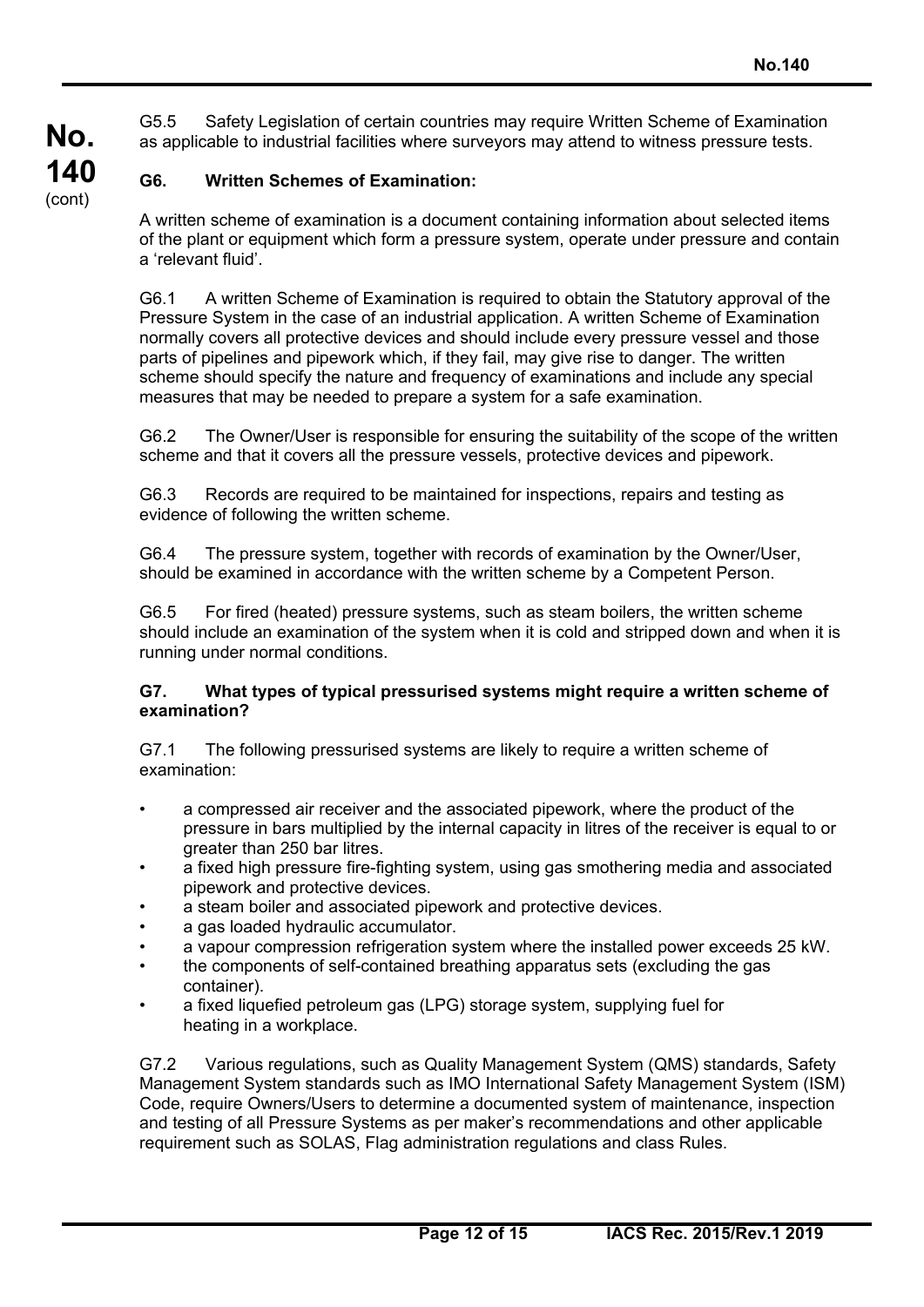### **G8. Precautions while dealing with Pressure System**

Considering that the management of the industrial and shipbuilding units are responsible for maintaining a certified QMS/SMS, ship Owners/ Users generally have a certified safety management system in accordance with the ISM Code in place, as applicable for convention ships, it is reasonable for surveyors to require and receive adequate care and support while dealing with pressure systems.

### G8.1 Knowledge of Operating Conditions:

Before working in the vicinity of a pressure system, the class surveyor should verify that the following checks have been performed by the Owner/User:

- is the gas or liquid toxic or flammable?
- what are the process pressures and temperatures?
- what are the safe operating limits?
- is there a set of operating instructions for all of the equipment?
- have the operators had suitable training on the operating instructions?
- have the protective devices been set correctly and in good operating condition?
- audible and visual warning devices are in satisfactory condition.
- do the fitted safety valves, bursting disc and other releasing systems discharge towards a safe place?
- has the condition of the pressurized system(s) been found satisfactory?

If a Surveyor notes non-compliance with any of the above requirements or a deterioration in the condition of a pressurized system (e.g. corrosion) the survey in the vicinity should not be undertaken until a thorough investigation and rectification has been carried out by the owner.

G8.2 Surveyors should confirm that the system under survey is generally in satisfactory condition and the Owner/User of pressure systems has a Written Scheme of Examination, if required by statutory regulations and maintenance of the system and has assigned a competent person.

G8.3 No part of the pressure system should be allowed to operate beyond the safe operating limits.

G8.4 To check and confirm that limits are not exceeded, protective devices should be correctly specified and, where applicable, adjusted to the correct setting.

G8.5 The Owner/User of a pressure system should keep control and verify that it is operated in accordance with the manufacturer's recommendations or in accordance with the Written Scheme of Examination, if applicable.

G8.6 Instrumentation and measuring equipment are properly selected, maintained and calibrated.

**G9. Class surveyors should consider** also the following precautions before attending a pressurized system test:

G9.1 Overpressure Protection:

 $\overline{a}$ 

Applicable Industry Regulations require that all pressure equipment be provided with overpressure protection.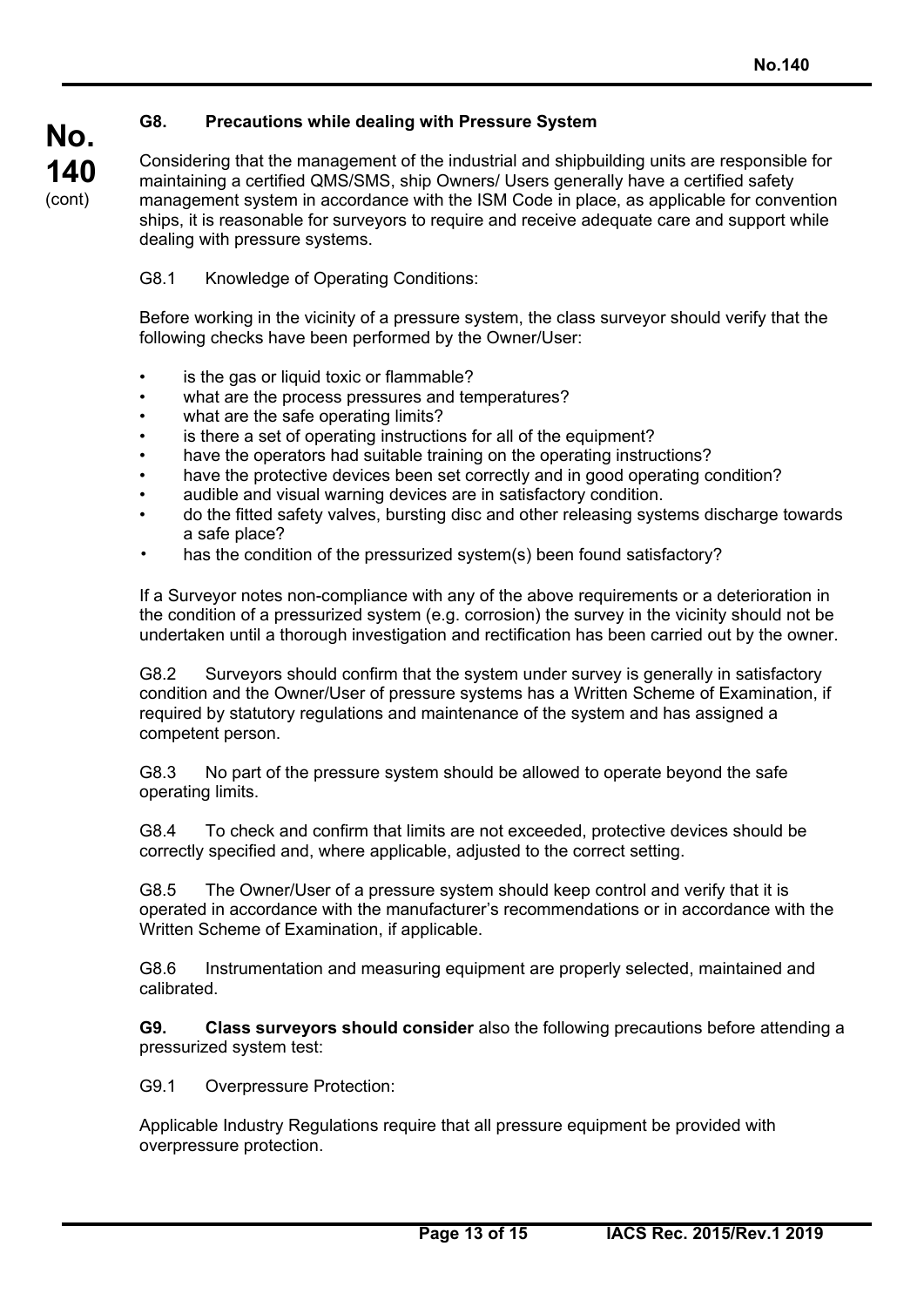1. It is required that the Owner/User of the pressure equipment controls and verifies that it has been installed with an overpressure protection that is certified as:

- a. a pressure relief valve that meets the requirements of the applicable Code (e.g. ASME Code, Class Rules), or
- b. other means of overpressure protection acceptable to the Administration / Class Society.

2. The protection device is required to be set to open before the pressurized equipment exceeds the maximum allowable working pressure.

3. The Owner/User of the equipment under pressure controls and verifies that the overpressure protection system is designed and maintained so that the maximum pressure in the equipment does not exceed the prescribed limit allowed in the applicable code/standard.

G9.2 Pressure Relief Devices

1. Adjustable parts of the pressure relief device are required to be sealed at the time of servicing and remain sealed during operation. Seals are to be installed in a manner that prevents changing the adjustment of a pressure relief device without breaking the seal.

2. A pressure relief device is to be serviced at an interval acceptable to the regulating authority. A pressure relief valve is to be serviced, repaired, set and sealed only by a qualified/competent person.

3. Any change to the adjustable parts of the pressure relief devices are to be done on a controlled basis, as this can affect the system operation and safety. Adjustments are to be made by duly qualified and authorised persons only.

4. Safety Management System, under ISM Code, requires that all safety equipment and relieving devices, including alarms and measuring instruments are tested regularly to enhance their reliability. Records of this should be made available to the surveyor.

### **G10. Maintenance and modification of pressure systems**

G10.1 Class Rules normally require that Owners/Users are responsible for controlling and verifying that all pressure systems and associated pipes and equipment are operated by qualified personnel. Evidence should be provided that the equipment has been properly maintained and inspected as per documented procedures.

G10.2 Prior to any modifications being carried out, Owners/Users should conduct a proper assessment to confirm that all the technical and safety aspects of the change have been considered. Modifications are to be reviewed/approved by the Class Society.

G10.3 Owners/Users should also carry out a risk assessment and take appropriate measures to remove or mitigate the risk of hazards while working with pressure systems on board a ship, offshore unit or in industrial workshops.

G10.4 Following modification or repair of any part of a system, the person carrying out such work is normally required, immediately after completion of the work, to supply to the Owner/User written information concerning the work carried out and the instructions for the safe operation of the system, including any newly issued instructions if appropriate.

 $\overline{a}$